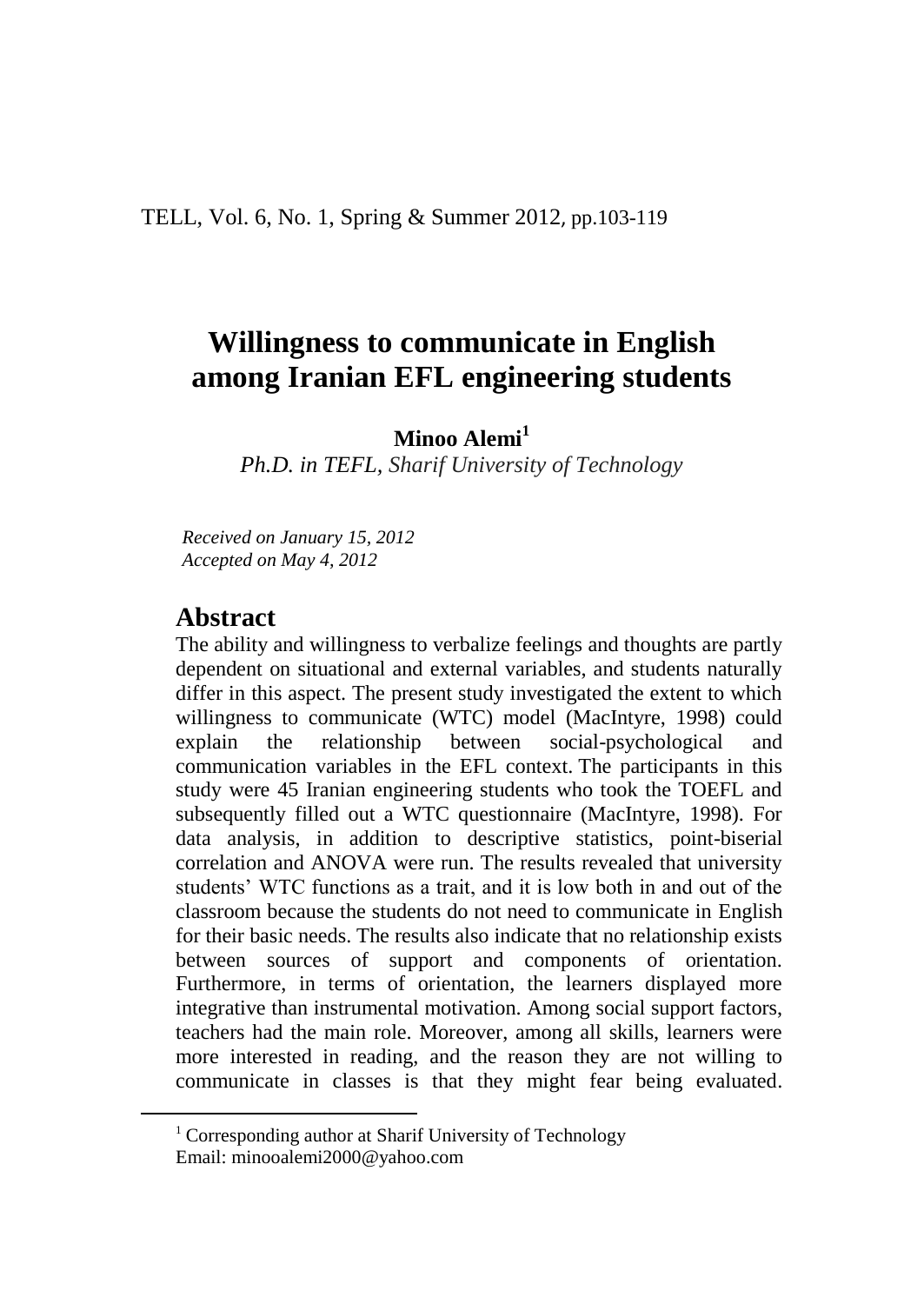Therefore, we need more authentic L2 communication and foster more friendly relationships between learners and teachers. Besides, Language instructors should cover a wide range of areas, from making teaching materials relevant to learners by setting specific learning goals to increasing learner satisfaction.

**Keywords:** willingness to communicate, EFL learners, engineering students, L2 communication

## **1. Introduction and Background**

Because the primary function of any language is communication, the goal of foreign language research should be to eliminate any impediments to this. One of the primary factors in this regard is willingness to communicate. MacIntyre, Clément, Dörnyei, and Noels (1998) have devised a "Willingness to Communicate" (WTC) model. In this model, all factors that may contribute to the description, explanation or even prediction of communication in a second language (L2) are used: psychological, communicative, and linguistic factors. The researchers define willingness to communicate as "a readiness to enter into discourse at a particular time with a specific person or persons, using L2" (p. 547).

The WTC model takes into consideration the effect of all social, cognitive, affective, and situational variables on a person's willingness to communicate in the L2. Although this is a recent model, many studies have been conducted to test its efficacy (Çetinkaya, 2007; Clément, Baker, & MacIntyre, 2003; Hashimoto, 2002; MacIntyre, 2000; MacIntyre, Baker, Clément, & Conrod, 2001; MacIntyre, Baker, Clément, & Donovan, 2002; MacIntyre & Charos, 1996; Yashima, 2002). Some of these studies have demonstrated that if L2 students have a high opinion of their language competency – perceived but not actual - and if they have low communication anxiety, their WTC in L2 soars (Baker & MacIntyre, 2000; Clément, Baker, & MacIntyre, 2003; Hashimoto, 2002; MacIntyre & Charos, 1996; Yashima, 2002). Recent studies by Clément, Baker, and MacIntyre (2003) and Yashima (2002) using the combined notions of perceived language competence and lack of communication anxiety demonstrated the linguistic self-confidence concept. Moreover, many other studies indicate that learners'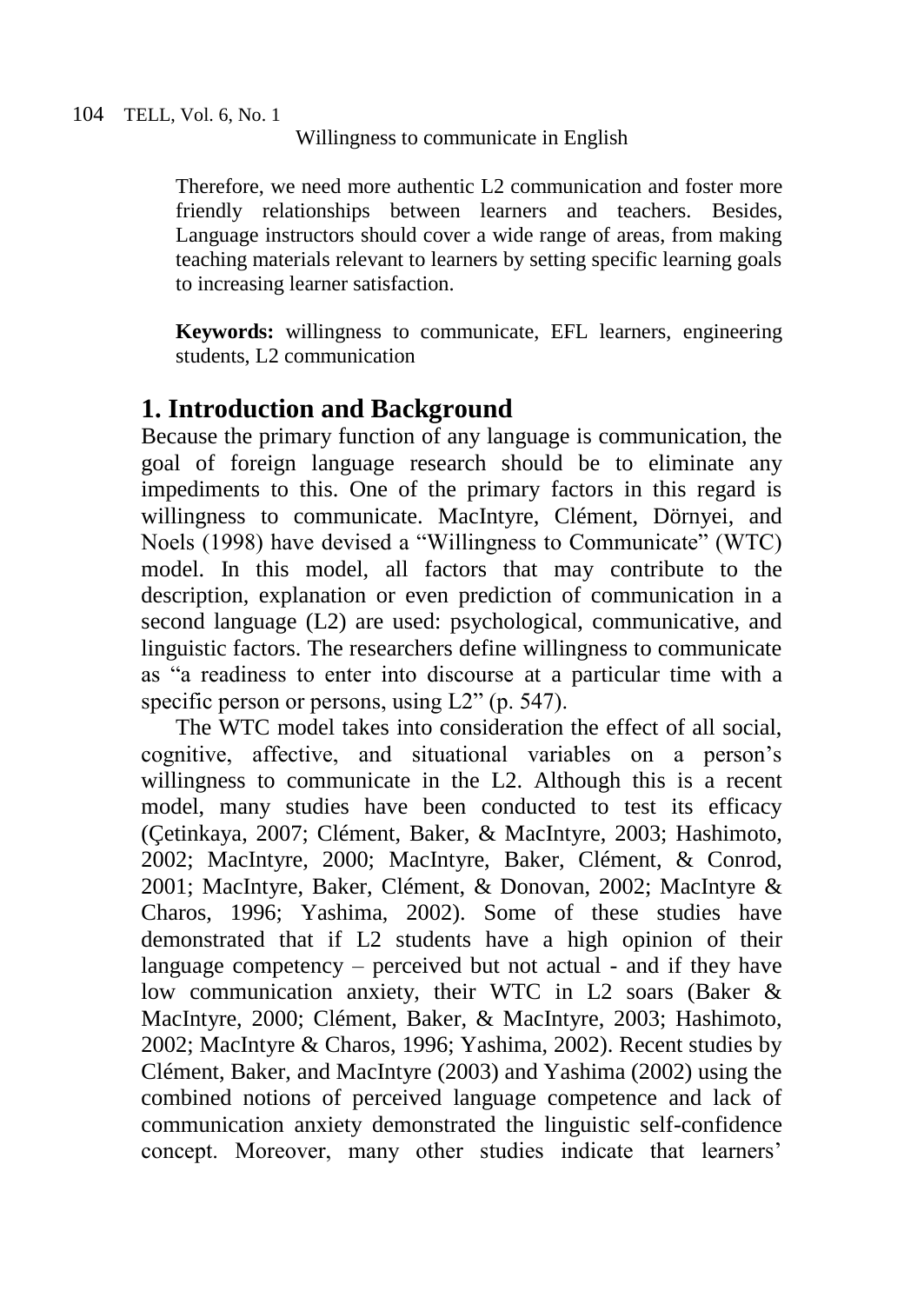motivation can be indirectly (MacIntyre & Charos, 1996) or directly (Baker & MacIntyre, 2000; Hashimoto, 2002; MacIntyre & Baker, 2001; MacIntyre, Baker, Clément, & Donovan, 2002; Yashima, 2002) related to their WTC.

 Other studies indicate a relationship between WTC and the learners' attitude and how the relationship can be either direct or indirect. In the EFL context, Yashima (2002) showed that there is a direct relationship between attitude toward the international community in the EFL context and WTC. Aside from the ESL context, an indirect relationship between willingness to communicate and attitude toward the target language speaker's group through linguistic self-confidence has been shown to exist by Clément et al. (2003). Another group of studies has proven the indirect relationship between the learner's personality and his WTC (MacIntyre, Babin, & Clément, 1999; MacIntyre & Charos, 1996). Furthermore, Çetinkaya (2007) showed that WTC in English in the EFL context is directly related both to attitude toward the international community and perceived linguistic self-confidence.

 Aki (2006) stated that emotional intelligence that is having the ability to recognize, employ, comprehend and manage emotions is important in language learning. Therefore, to establish WTC among language learners, tolerance and patience are needed. Moreover, MacIntyre et al. (1999) articulated how some enduring personal traits, such as emotional stability and introversion vs. extroversion, affect communication trepidation and the perceived language competence of the learners and how this relates to their WTC. Previously, MacIntyre and Charos (1996) had indicated that while some personality traits, such as intellect, extraversion, emotional stability, and conscientiousness, are related indirectly to WTC through perceived language competence, communication apprehension, and motivation, the personality trait of agreeableness is directly related to WTC. These studies use the WTC model created by MacIntyre et al. to elaborate on the relationship among communicative, social-psychological, and linguistic variables to describe the L2 learners' WTC. However, most participants in these studies are Anglophone students who learn French as a second language in Canada (Baker& MacIntyre, 2000; MacIntyre, Baker,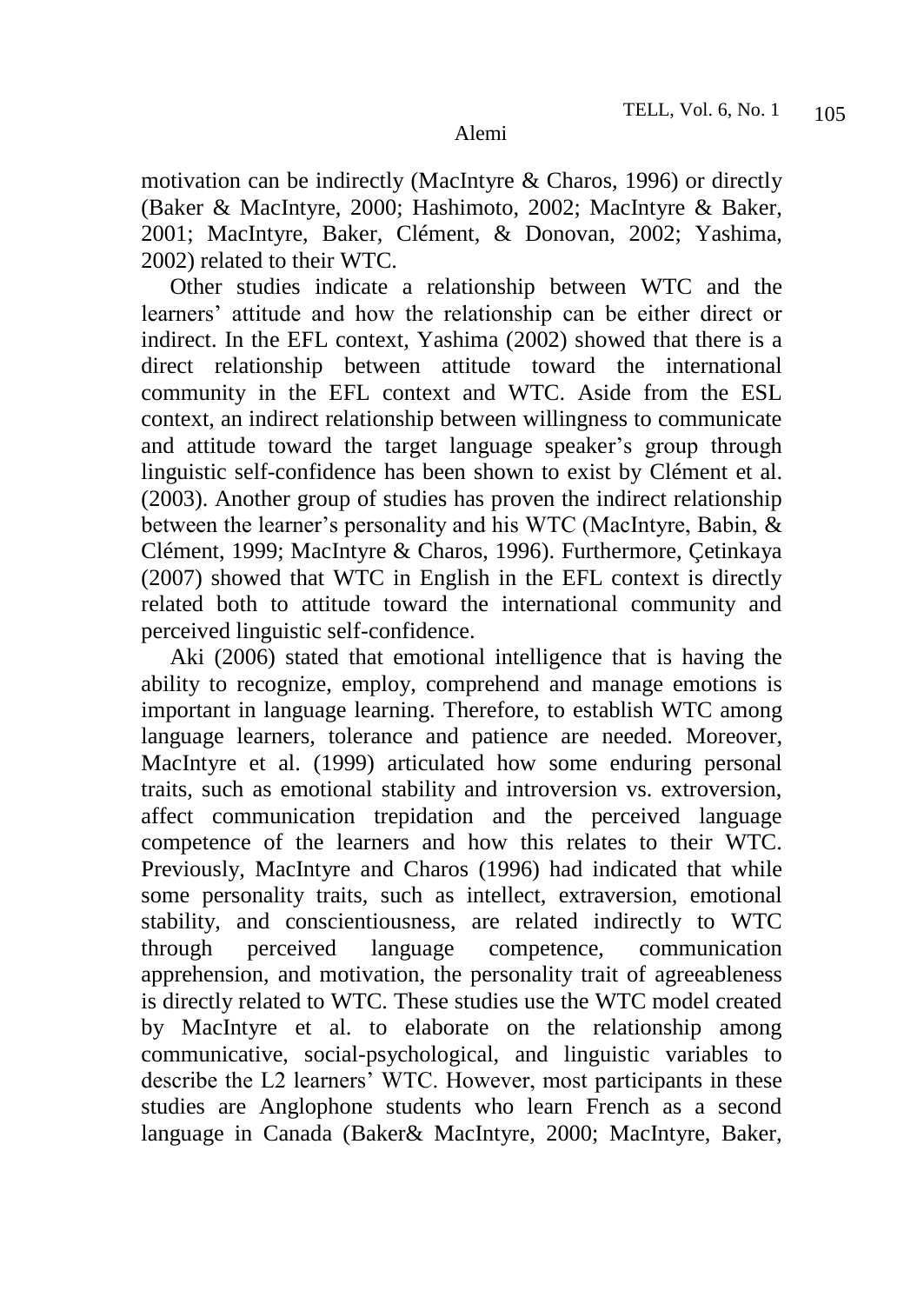Clément, & Donovan, 2002; MacIntyre & Charos, 1996). In the studies conducted by Clément, Baker&MacIntyre (2003) and Hashimoto (2002), students were ESL learners. In research by Yashima (2002), Yashima, Zenuk-Nishide, and Shimizu (2004), Kim (2004), and Çetinkaya (2007), foreign language learners in the EFL context participated. However, few studies have been conducted in Iran investigating engineering students' WTC.

## **2. Purpose of the Study**

The present study investigated the impact of affective-cognitive, social, and communication variables on Iranian engineering students' willingness to communicate in the EFL context. A point of departure from previous studies conducted in the EFL context is that this study examined whether engineering students studying English as a foreign language in the Iranian context were willing to communicate in English when given the opportunity. Moreover, a second objective of this study was to understand the extent to which the WTC model (MacIntyre, Clément, Dörnyei, & Noels, 1998) could explain the relationship among social-psychological, linguistic, and communication variables in the EFL context. The researcher addressed the following research questions:

- 1. What is the relationship among skills in WTC inside and outside the language classroom?
- 2. Is there any relationship between orientations and WTC both inside and outside the classroom in the Iranian context?
- 3. What are the effects of social support on WTC inside and outside the classroom in the Iranian context?
- 4. Is there any relationship between social support and orientations in the Iranian context?

# **3. Method**

This study examined the Willingness to Communicate (WTC) model of MacIntyre et al. (1998) with participants who were freshmen university students in the EFL context at Sharif University of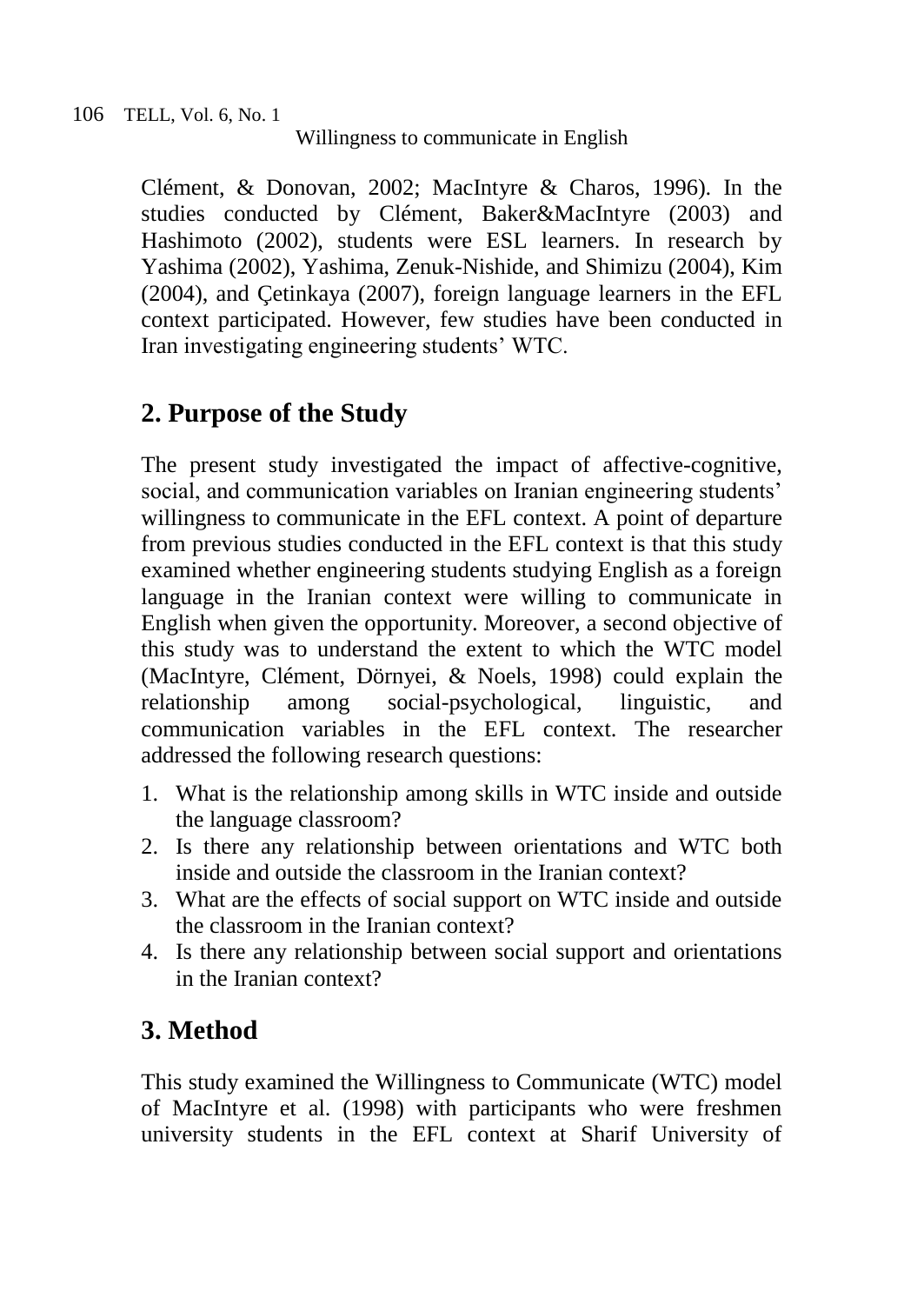Technology in Tehran, Iran. The study targeted the students' WTC in English.

## **3.1 Participants**

The participants for this study were 45 engineering freshmen taking a compulsory three-credit General English course at Sharif University of Technology. These students had recently graduated from high school and were 18 years of age or older. There was no opportunity for a simple random selection of the participants. The participants were in intact classes selected by the researchers and completed the questionnaires.

## **3.2 Instruments**

The instruments used in this study were TOEFL (2003), with reliability of 0.896, and a four-part questionnaire in English. The different parts of this questionnaire were as follows:

**Willingness to Communicate in the Classroom:** This part of the questionnaire, which contained 27 items, assesses learners' willingness to communicate in their EFL class when assigned communicative tasks. A five-level Likert scale was employed to ask learners to rate their willingness to communicate with a number from one to five (1. almost never willing, 2. sometimes willing, 3. willing half of the time, 4. usually willing, and 5. almost always willing).

 The categorization of the items in each section was based on the type of language skill (alpha levels are calculated for the reliability of each skill's items): speaking (8 items, .584), listening (5 items, .447), reading (6 items, .551), and writing (8 items, .585).

 The four L2 skill areas were included to determine which skills are more active (such as speaking) and which are more receptive (such as reading) in terms of engagement with the L2. The receptive usage is also related to the concept of WTC because authentic usages of the L2 in the form of receptive skills and tasks may increase learners' WTC in other areas. The present study also focused on finding the correlation between the four skills.

 **Willingness to Communicate outside the Classroom:** In this section, the same 27 items were also used; however, in this part,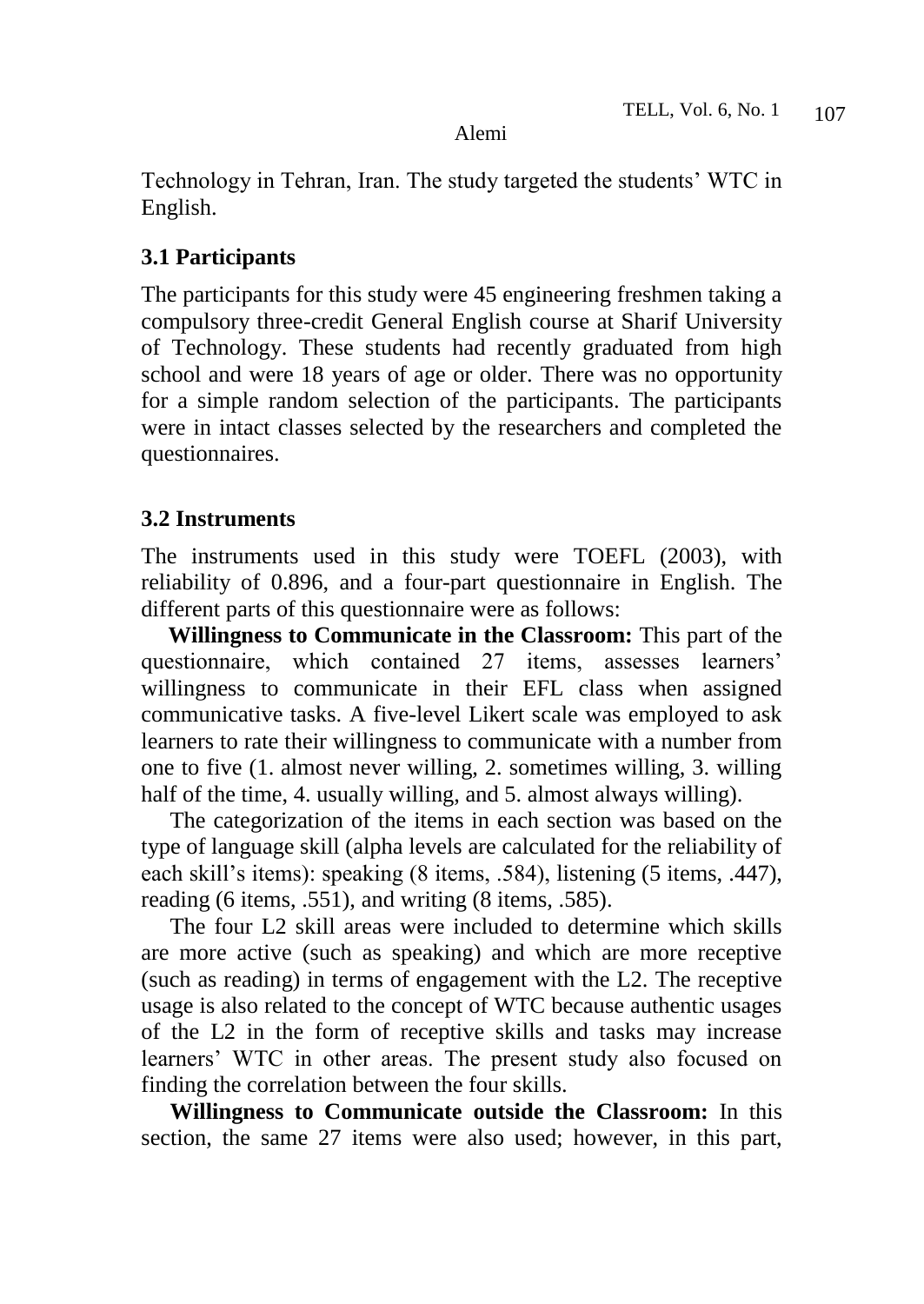items referred to the student's willingness to communicate outside the classroom, and thus, respondents were to rate their WTC in that context. The rating scale was the same as in the fore mentioned section: speaking (8 items, .706), listening (5 items, .574), reading (6 items, .74), and writing (8 items, .721).

 **Orientations for Language Learning:** The items are taken from Clément and Kruidenier (1983), however, with different scaling (1-6). Students were to choose the extent to which each reason for learning English was true of them, using the options 1 to 6 (1. strongly agree, 2. moderately agree, 3. mildly agree, 4. mildly disagree, 5. moderately disagree, and 6. strongly disagree). The scale reflected a reliability of 0.919. There were also five orientations proposed, each with four items: travel (0.76), knowledge (0.67), friendship (0.80), job related (0.775), and school achievement (0.75).

 **Social Support:** In this section, there were 6 yes/no questions, and students were to answer these questions regarding their source of support for L2 learning. This procedure is similar to Ajzen's (1988) method for testing subjective norms. The participants were to answer yes or no to questions about whether the following people provided support for learning the L2: mother, father, teacher, favorite sibling, best friend, and other friends. The items in this section were used individually, not as a scale. Consequently, reliability estimates cannot be calculated for them.

## **3.3 Data Collection and Analysis**

To categorize learners' language proficiency, the reading and structure sections of the TOEFL (2003) were given. The test reflects a satisfactory reliability index of 0.896 for 45 items, which indicates learners' consistency in responding to the test questions. Then, the students were asked to complete the questionnaire in class. Finally, the data were given to SPSS to calculate the total reliability and correlation among different parts.

## **4. Results and Discussion**

As mentioned above, Willingness to Communicate is an indicative factor in learners' future academic achievement (Kim, 2005). Moreover, WTC is not unidimensional but a multifaceted construct (MacIntyre et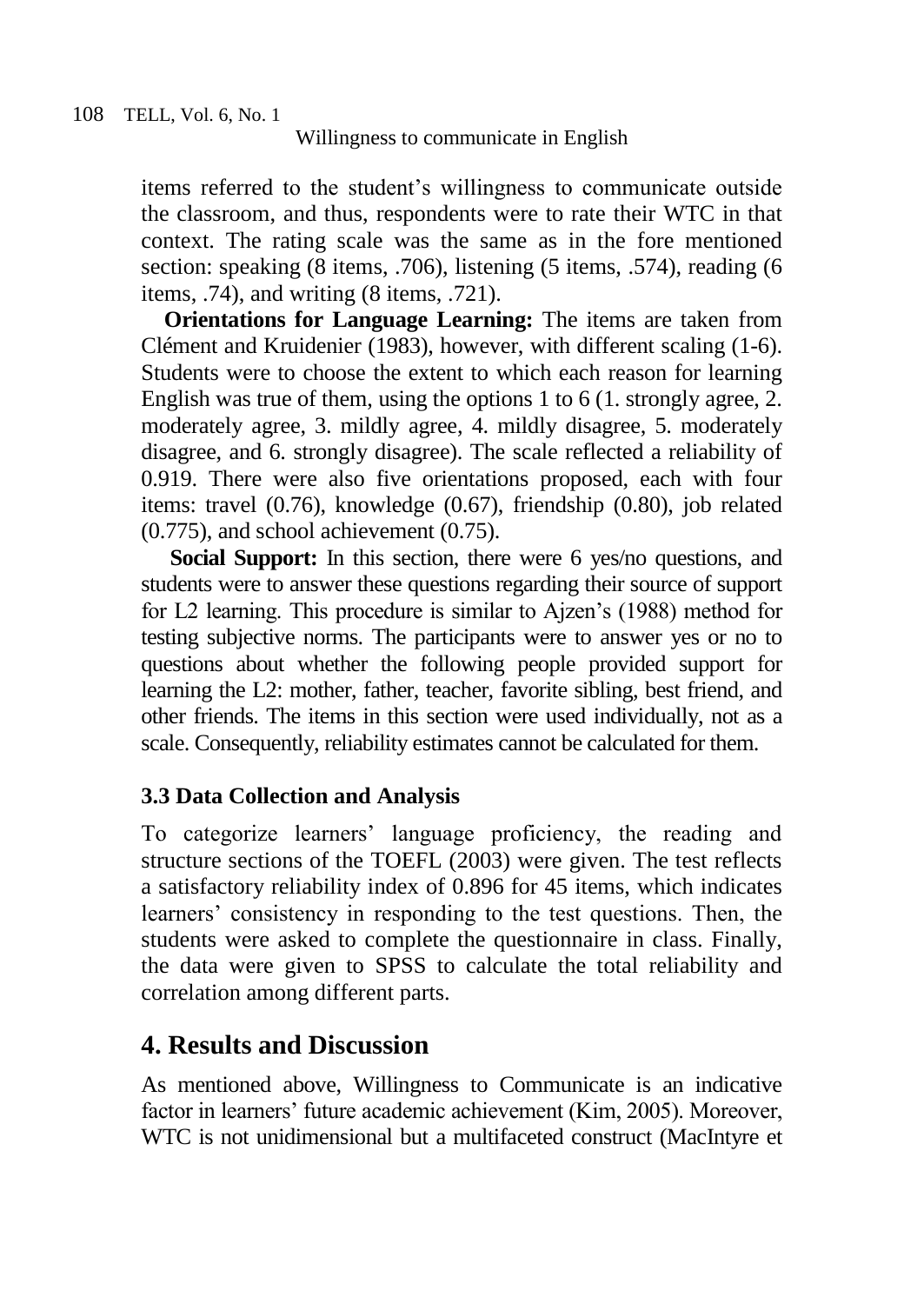al., 1999). This means that learners might be highly motivated to communicate in speaking but not reading. To this end, different statistical procedures were followed, and the data of this study were subjected to SPSS to answer different questions addressed.

## **4.1 Interrelationship among Components of WTC inside and outside the Classroom**

The preliminary analysis of the data to answer the first research question, i.e., the relationships among subcomponents of WTC inside and outside the classroom, shows that unlike the findings of MacIntyre and Baker (2001), all subcategories of WTC are not significantly inter related.

|                                                                                                                                                              | <b>WTC</b> Inside               |       |           |                                                                      | <b>WTC Outside</b> |       |       |       |
|--------------------------------------------------------------------------------------------------------------------------------------------------------------|---------------------------------|-------|-----------|----------------------------------------------------------------------|--------------------|-------|-------|-------|
|                                                                                                                                                              |                                 |       |           | Speak- Read- Writ- Listen- Speak- Read- Writ- Listen-                |                    |       |       |       |
|                                                                                                                                                              | $\frac{\text{ing}}{\text{ing}}$ |       | $ing$ ing |                                                                      | ing ing            | ing   | ing   | ing   |
| <b>WTC</b><br>Inside<br>Speaking 1.000<br>Reading .078<br>Writing .512 <sup>**</sup> .359 <sup>*</sup><br>Listening .151 .462 <sup>*</sup> .586 <sup>*</sup> |                                 | 1.000 | 1.000     | 1.000                                                                |                    |       |       |       |
| <b>WTC</b><br>Outside                                                                                                                                        |                                 |       |           |                                                                      |                    |       |       |       |
| Speaking                                                                                                                                                     |                                 |       |           | $-.426$ <sup>**</sup> .011 $-.285$ <sup>*</sup> $-.085$ <b>1.000</b> |                    |       |       |       |
| Reading $-.191-.617$ $-.348$ $-.422$ $133$                                                                                                                   |                                 |       |           |                                                                      |                    | 1.000 |       |       |
| Writing -.151 -.099 -.434 -.099 .414 ** .317 **                                                                                                              |                                 |       |           |                                                                      |                    |       | 1.000 |       |
| Listening                                                                                                                                                    |                                 |       |           | $-.197$ $-.113$ $-.331^*$ $-.579^*$ $.305^*$ $.394^*$                |                    |       | .147  | 1.000 |

**Table 1:** WTC components intercorrelation

 As shown in Table 1, the WTC inside components are intercorrelated positively and vary from 0.078 to 0.586. However,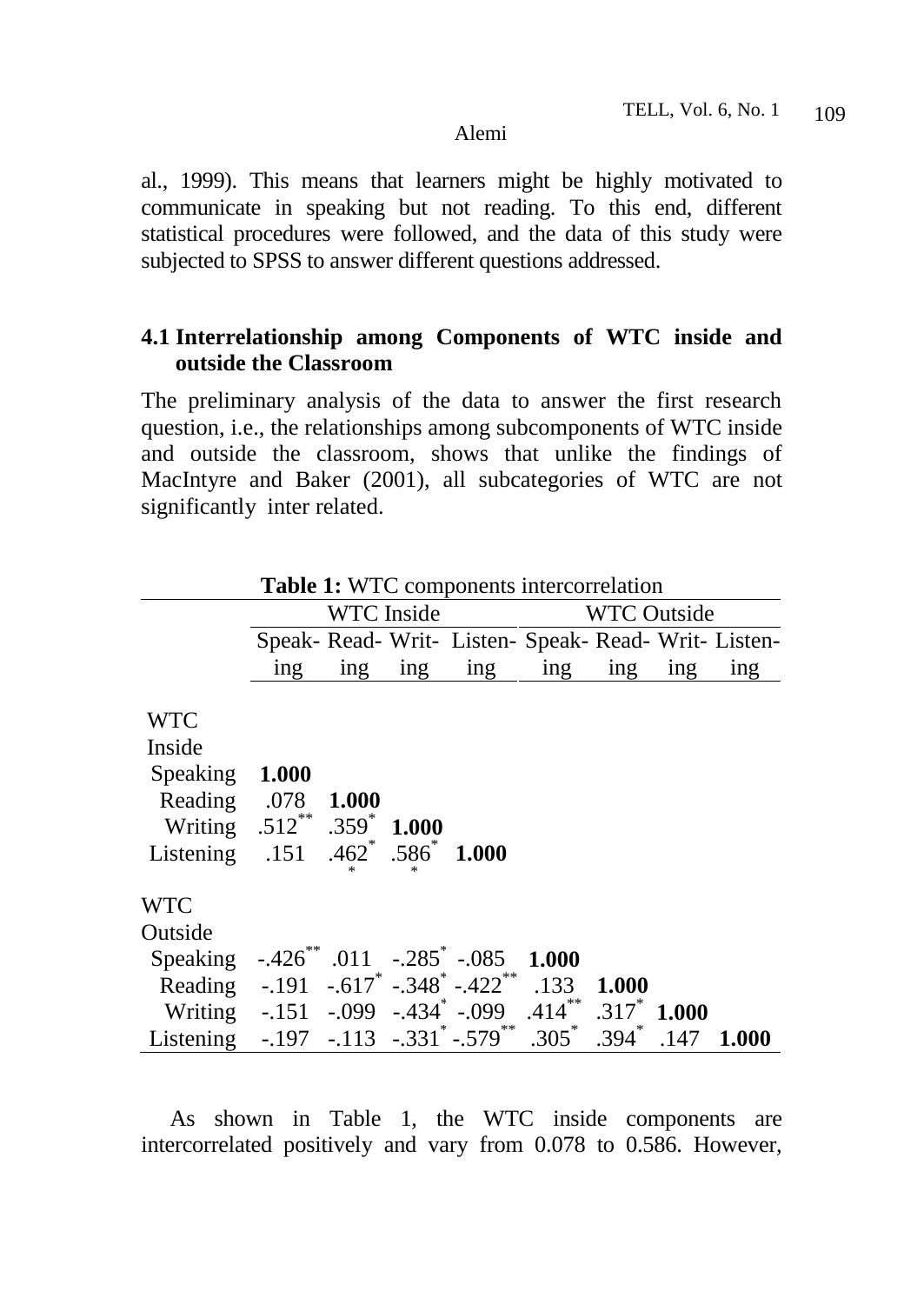speaking inside WTC is not correlated with reading and listening. Additionally, among the outside WTC components, all subcomponents are inter-correlated and vary from 0.133 to 0.414 except for speaking, which is not significantly correlated with reading outside WTC, and writing outside WTC, which is not correlated with listening outside WTC. The lack of correlation in speaking and reading inside WTC might be due to the low importance of speaking both inside and outside universities. Iranian students do not feel that speaking ability is required in the English community in Iran. This is true for outside WTC speaking. The lack of correlation in outside WTC writing and listening might be due to students' lack of exposure to English for listening; they need only to read some materials to write their assignments.

 Surprisingly, unlike the findings of MacIntyre and Baker (2001), inside and outside WTC subcomponents are mostly negatively correlated and vary from - 0.579 to 0.11. This may indicate that WTC functions as a trait in this study's sample. That is, the sample does not vary in different situations as far as WTC is concerned. However, some of the outside WTC subcomponents are not correlated with inside WTC subcomponents. For example, inside WTC reading is not correlated with outside WTC writing and listening. Additionally, inside WTC speaking is not correlated with inside WTC reading, writing, and listening. Moreover, inside WTC listening is not correlated with outside WTC speaking and writing. This finding might indicate that these two are different traits for some but states for others in the selected sample. That is why the ranks of students are not predictable in these subcategories.

## **4.2 WTC and Orientation Relationship**

To answer the second question of the study, i.e., whether there is any relationship among orientations and WTC both inside and outside the classroom in the Iranian context, data were subjected to correlational analysis by SPSS. The result is shown in Table 2.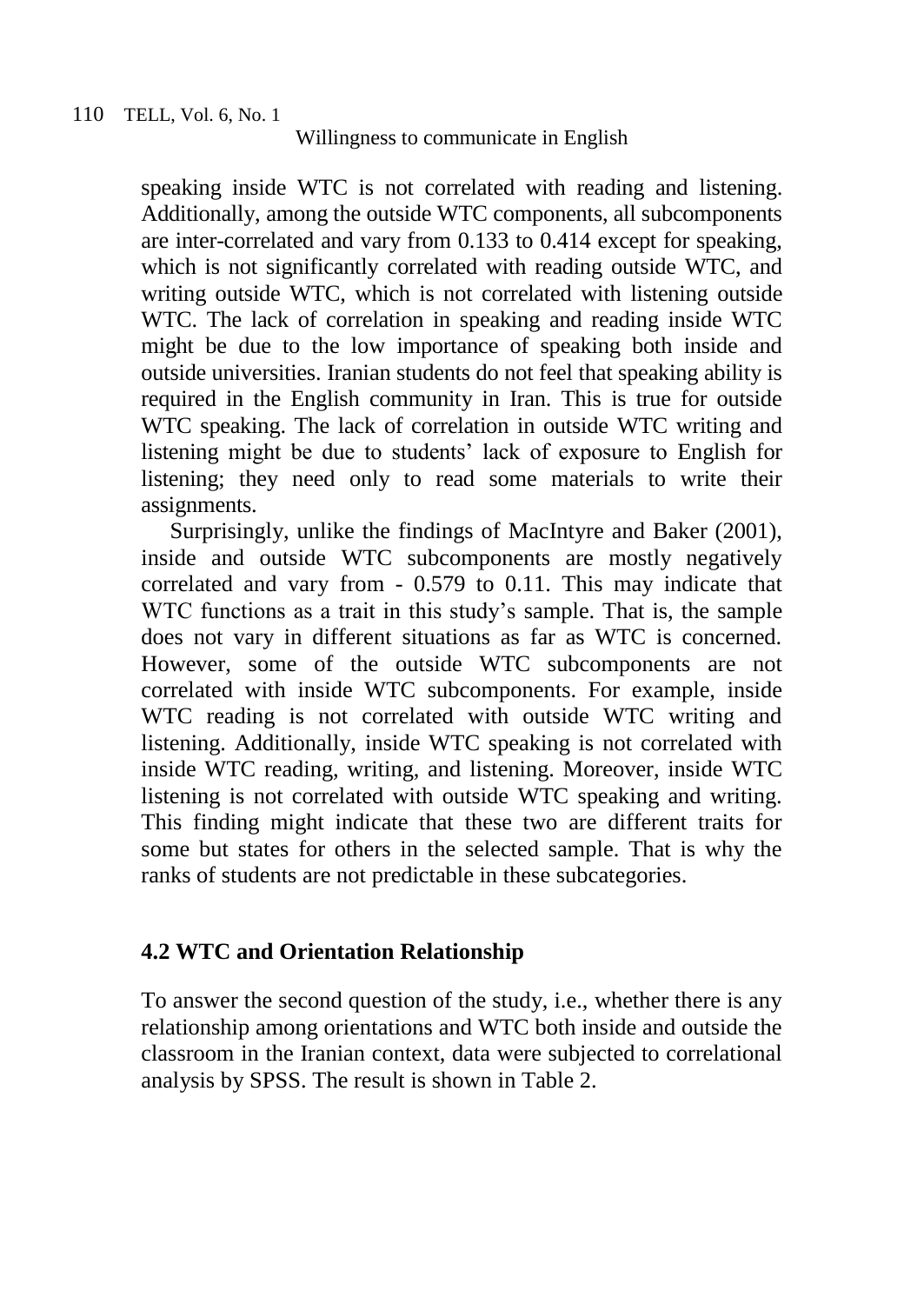|                              | Orientation |            |           |                      |                      |  |  |
|------------------------------|-------------|------------|-----------|----------------------|----------------------|--|--|
|                              | Job         | Travel     |           | Friendship Knowledge | School               |  |  |
| WTC Inside                   |             |            |           |                      |                      |  |  |
| Speaking                     | $-0.18$     | $-0.21$    | $-0.26$   | $-.26$               | $-0.06$              |  |  |
| Reading                      | $-0.30^{*}$ | $-0.27$    | $-0.41$   | $-0.27$              | $-0.27$              |  |  |
| Writing                      | $-0.21$     | $-0.23$    | $-0.25$   | $-0.39***$           | $-0.18$              |  |  |
| Listening                    | $-0.37***$  | $-0.40$ ** | $-0.35^*$ | $-0.53***$           | $-0.31$ <sup>*</sup> |  |  |
| WTC outside                  |             |            |           |                      |                      |  |  |
| Speaking                     | 0.008       | 0.006      | 0.21      | $0.32^*$             | $-0.14$              |  |  |
| Reading                      | $0.47***$   | $0.37***$  | $0.65***$ | $0.56^{**}$          | 0.22                 |  |  |
| Writing                      | 0.05        | 0.20       | 0.19      | 0.21                 | $-0.01$              |  |  |
| Listening                    | $0.28^*$    | 0.27       | $0.28^*$  | 0.49                 | $-0.03$              |  |  |
| $* n > 0.01$ $* * n > 0.001$ |             |            |           |                      |                      |  |  |

**Table 2:** WTC components and orientation intercorrelation

 $p < 0.01$ ; \*\*  $p < 0.001$ 

 As shown in Table 2, there are five different orientations. According to McIntyre (2001), orientation refers to a learner's motivation to learn the L2, that is, job, travel, friendship, knowledge, and school. As reported here, inside WTC components are mostly negatively correlated with orientation subcomponents. For example, inside WTC reading is negatively correlated with job  $(r = -0.30)$ , friendship ( $r = -0.41$ ), and school ( $r = -0.27$ ). This finding indicates that a learner with the orientation of job, friendship or school is not willing to communicate in reading comprehension classes. Additionally, learners with the orientation of knowledge are not willing to communicate in writing and listening. This result might be due to the fact that writing skills are not practiced in Iranian universities, in contrast to reading comprehension.

 However, outside WTC reading is significantly correlated with four learners' orientations: job, travel, friendship, and knowledge. Willingness in listening is significantly correlated with different orientations, such as job, friendship, and knowledge. Outside WTC listening is correlated with two orientation types: job and knowledge. This finding indicates that Iranian university students are more independent and prefer to engage in English outside of universities. The result also shows that authorities need to work more on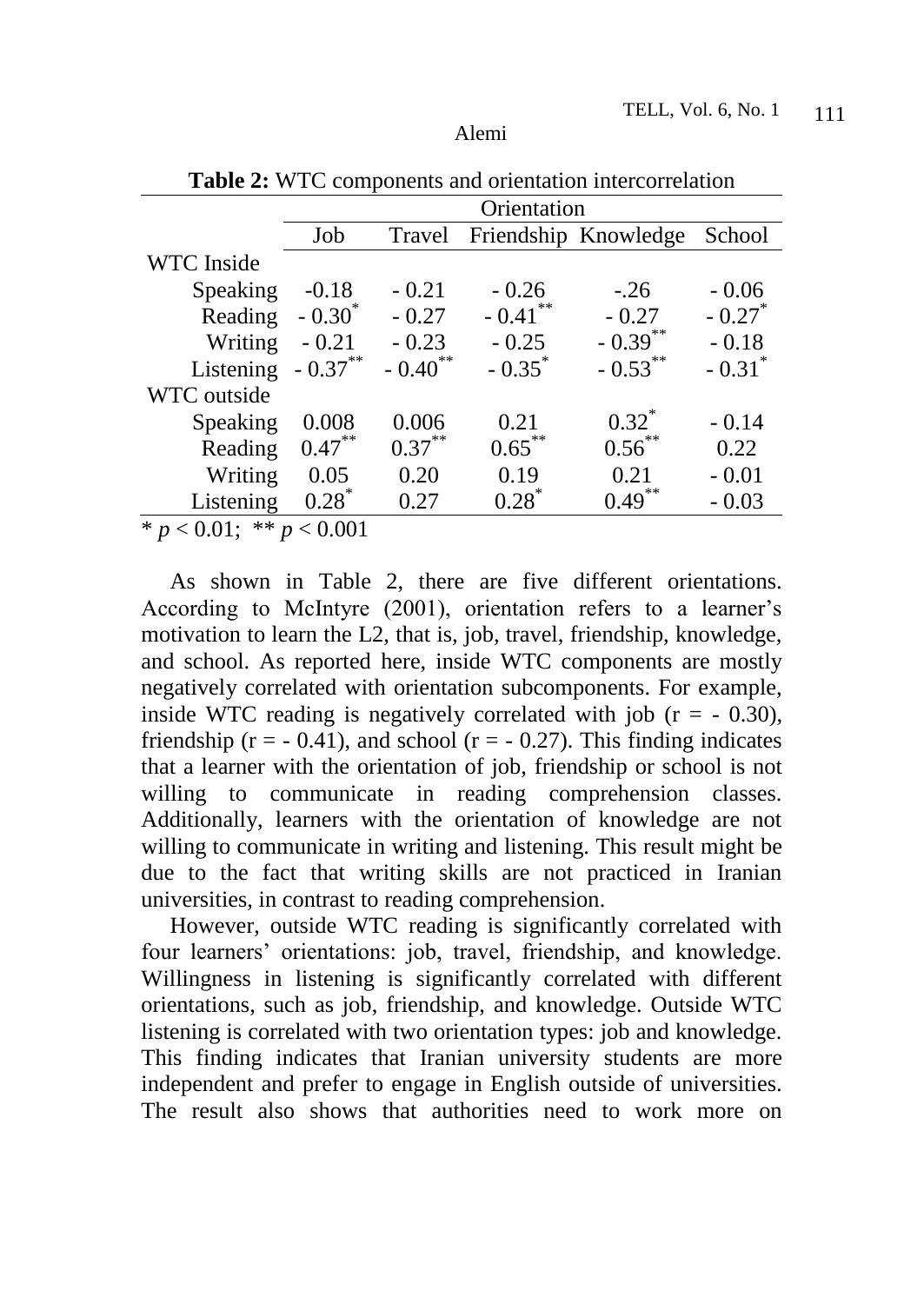materials, and teachers need to increase motivation for learning English among their students.

 Unlike MacIntyre's (2001) results, travel orientation correlated more strongly with WTC reading outside (in McIntyre's study, the highest correlation, equal to .44, is between travel orientation and WTC reading inside).

 Overall, orientations for language learning in the selected sample tend to be mostly related to WTC outside rather than inside the classroom, which might indicate that the university isn't encouraging learners' intention and orientation.

#### **4.3 WTC Skills and Social Support**

To answer the third question of this study, which is to identify the effects of social support on WTC inside and outside the classroom in the Iranian context (6 yes/no questions), different ANOVAs were run. The variables used in this analysis were social supports (mother, father, siblings, friends, and teacher), WTC (two levels as within subject factors), and skills (four levels as within subject factors). The dependent variable was four.

Social supports in this study included six categories: mother support, father support, sibling support, best friend support, other friend support, and teacher support. In this data, students showed a high level of support from teachers and parents (mothers and fathers), with 88% of the students reporting that teachers supported them in WTC and 74% of students reporting that their mother and father supported them in learning English. In contrast to parents and teachers as referents, the students reported less support from peers (44% for best friends, 30% for other friends, and 52% for siblings).

Further, three ANOVAs were run. The results are as follows: a nonsignificant main effect of skill but a significant interaction between skill and WTC were obtained (F  $(3, 41) = 5.92$ ,  $p < 0.01$ ). No difference was shown for different interactions between friend, best friend, or siblings and either WTC or skills, which means that the main effect of skill is not modified by interaction with any social support. Moreover, unlike MacIntyre's (2001) findings, none of the main effects of social support (friend, best friend, or siblings) were significant. This result means that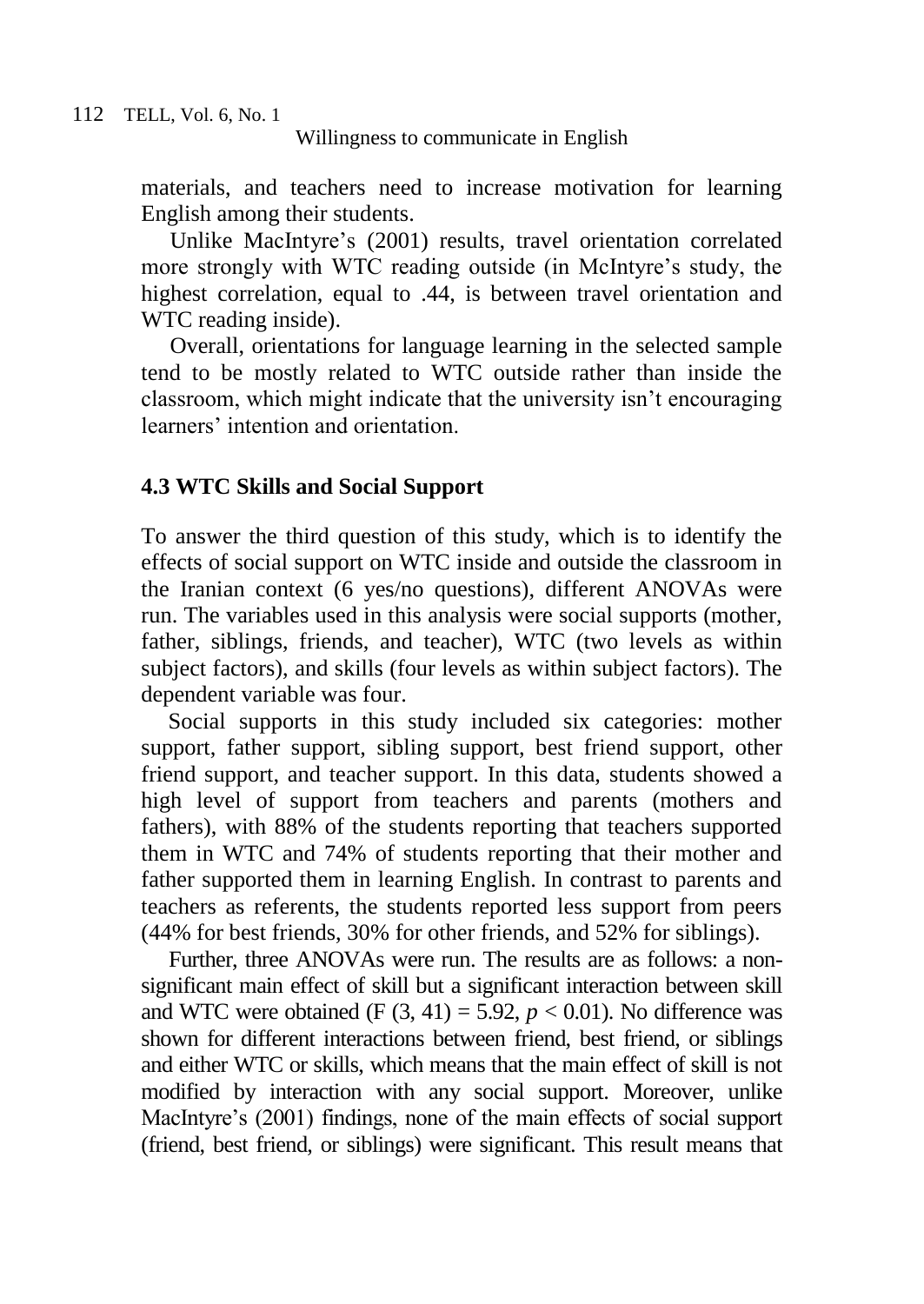social support in this sample does not indicate learners' willingness to communicate in any skills.

### **4.4 Social Support and Orientation Relationship**

To answer the fourth question of this study, i.e., whether there is any relationship between social support and orientations in the Iranian context, a point-biserial correlation was run. The dichotomous variables were different sources of support (mother, father, teacher, best friend, other friends, and siblings). The continuous variables were different orientations, such as job, knowledge, school, travel, and friendship.

The result is shown in Table 3. As shown in this table, there is no significant correlation between any source of support and any component of orientation. This finding indicates that students without high support from any source would automatically become engaged learners in any English activity. This result highly supports the possibility that WTC in the present sample of Iranian learners is more like a trait than a state. The result is different from that of MacIntyre (2001). In his sample, English speakers learning French with orientations of travel and friendship tended to be supported by best friends and other friends. According to McCroskey and Richmond (1996), trait-like variables indicate the personality of each person communicating in L2, the society or community in which he lives, the attitudes of his community towards the speakers of the L2, selfconfidence and the motivation for language learning.

| <b>OI</b> DUPPOIL  |              |        |            |           |          |  |  |
|--------------------|--------------|--------|------------|-----------|----------|--|--|
|                    | Orientations |        |            |           |          |  |  |
| Support            | Job          | Travel | Friendship | Knowledge | School   |  |  |
| Mother             | 0.201        | 0.217  | 0.077      | 0.200     | 0.198    |  |  |
| Father             | 0.163        | 0.118  | 0.063      | 0.106     | 0.032    |  |  |
| Teacher            | 0.091        | 0.122  | $-0.116$   | $-0.017$  | $-0.042$ |  |  |
| Sibling            | 0.074        | 0.084  | 0.091      | $-0.013$  | $-0.041$ |  |  |
| <b>Best friend</b> | $-0.068$     | 0.023  | 0.032      | 0.106     | $-0.039$ |  |  |
| Other              | 0.100        | 0.025  | 0.138      | $-0.165$  | $-0.051$ |  |  |
| friend             |              |        |            |           |          |  |  |

**Table 3:** Point-biserial correlations between orientations and sources of support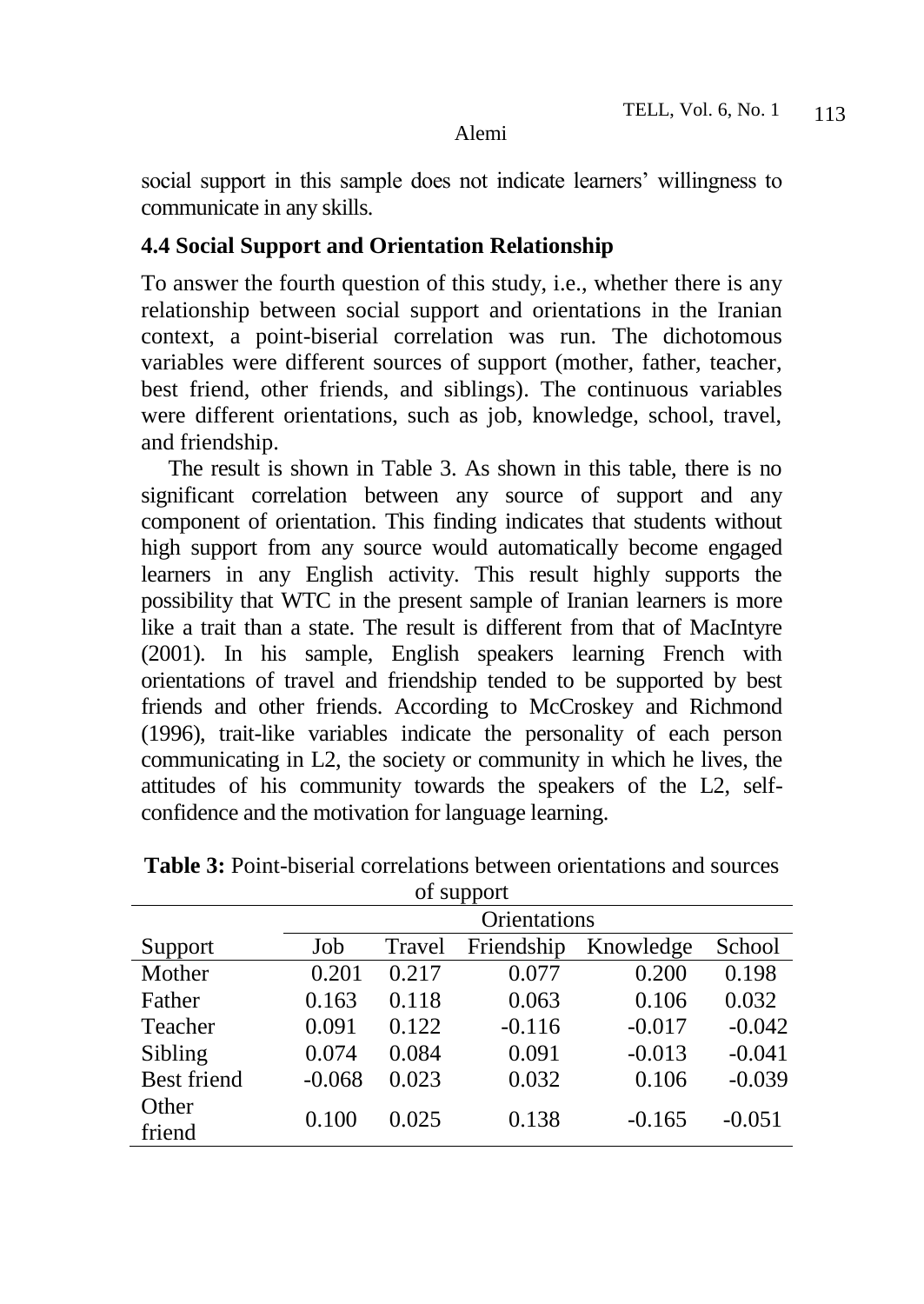## **5. Conclusion and Implications**

It is believed that one indicative factor for learners' communication in the second-language context is willingness to communicate. WTC can be both enduring and situational, which means that many factors surrounding learners might affect their decision to communicate their meanings through language. Moreover, as stated above, WTC is highly skill dependent (MacIntyre, Clément, Dörnyei, & Noels, 1989).

Research on WTC in first- and second-language contexts abounds (Çetinkaya, 2007; Yashima, 2002); however, not much research has been performed in foreign contexts where English is only used for academic purposes. The present study investigates the impact of affective-cognitive, social, and communication variables on Iranian engineering students' willingness to communicate in the EFL context to learn possible effects and relationships of different factors, such as orientation and locations on learners' WTC.

The results indicate that in the present sample, skills-related WTCs in terms of locations are directly related to each other, except for speaking, reading and listening when used inside the classroom. Moreover, outside the classroom, learners' performance of speaking English is not related to other skills like reading, and writing is not related to listening. In Iran, writing and speaking are not significantly important both inside and outside the classroom compared with reading and listening. Iranian students might watch English movies or they must have high reading ability, but they are not required to speak or write in English inside or outside the classroom.

Another finding of this study is that unlike MacIntyre and Baker's (2001) findings, inside and outside WTC subcomponents are mostly negatively related to each other, which means that WTC functions as a trait in this study's Iranian sample. That is, Iranians in the present sample do not vary in different situations as far as WTC is concerned.

Further, this study finds that inside WTC components are mostly negatively related to orientation subcomponents. This indicates that a learner in the present sample with the orientation of job, friendship or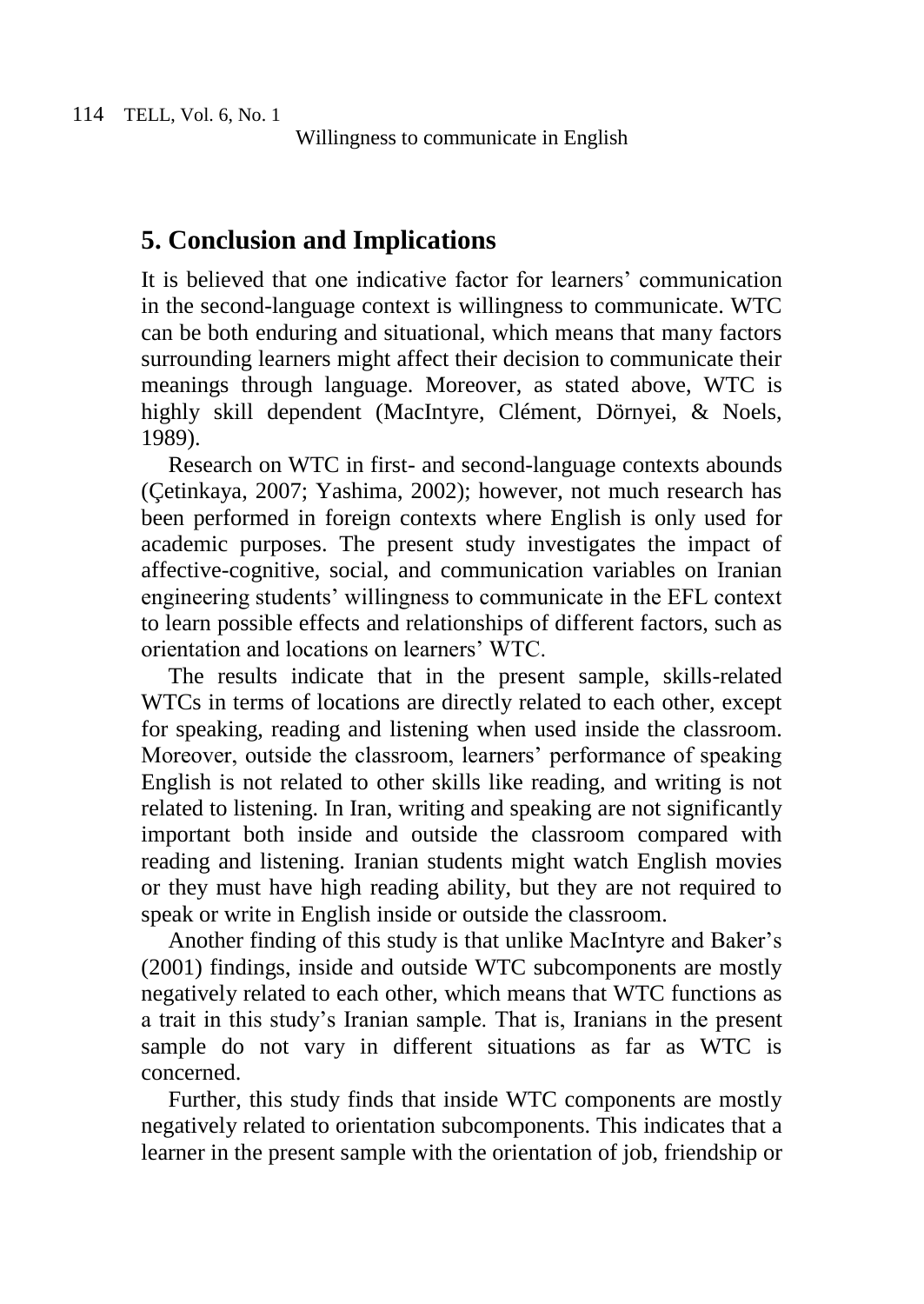school might not be willing to communicate in reading comprehension. Additionally, those with the orientation of knowledge are not willing to communicate in writing and listening. Moreover, the results indicate that learners with different orientations, such as job, travel, friendship, and knowledge are highly willing to communicate via reading comprehension in English, a finding that reflects the paramount importance of reading in Iran. Reading comprehension is exercised even in high school. University exams include only reading comprehension tests and reading-related knowledge such as vocabulary, idioms, and grammar. Willingness in listening is significantly correlated with different orientations, such as job, friendship, and knowledge. Outside WTC listening is correlated with two orientation types: job and knowledge. This finding indicates that Iranian university students are more independent and prefer to engage English outside universities, and it shows that authorities need to work more on materials, and teachers need to increase motivation for learning English among their students.

Unlike McIntyre's (2001) findings, travel orientation correlated more strongly with WTC reading outside (in McIntyre's work, the highest correlation, equal to .44, is between travel orientation and WTC reading inside).

Overall, orientations for language learning in the selected sample tend to be mostly related to WTC outside rather than inside the classroom, which might indicate that the university doesn't have positive effect on learners' intention and orientation.

Additionally, the results of analysis on social support and WTC are similar to what MacIntyre, Clément, Dörnyei, and Noels (1989) found in their study. In this data, students showed a high level of support from teachers and parents (mothers and fathers). The students reported less support from peers, in contrast to parents and teachers as referents. The result of the repeated measure indicates that only the interaction between skill and WTC is significant, which means that social support in this sample is not an indicative factor of learners' willingness to communicate in any skills.

Finally, the results indicate that no relationship exists between any source of support and any component of orientation. This finding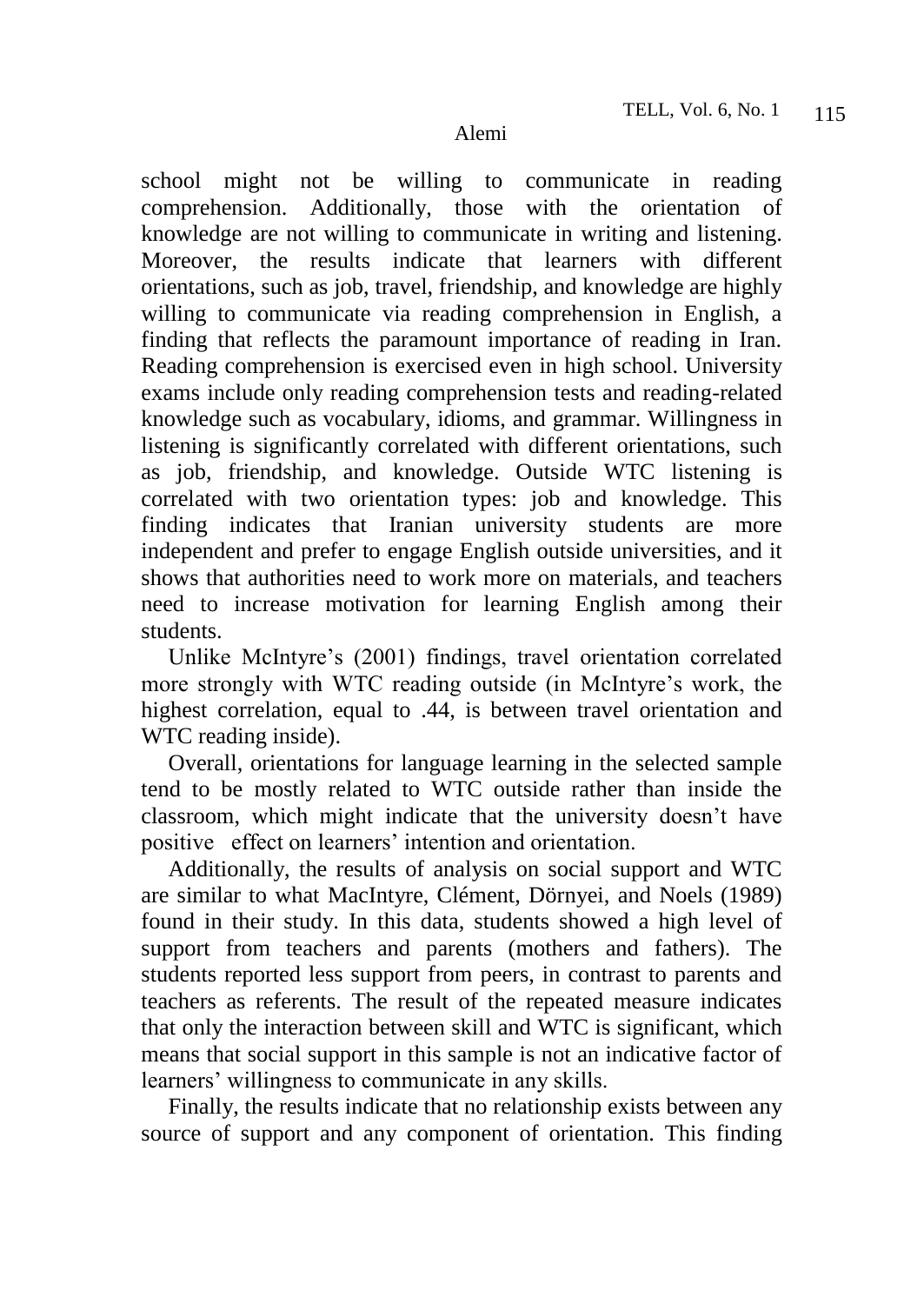highly supports the possibility that WTC in the present sample of Iranian learners is more like a trait than a state.

 In conclusion, this study indicates that in terms of orientation, the learners showed integrative rather than instrumental motivation, which partially agrees with the findings of other studies in Iran, such as that of Chalak and Kasaian (2010), on Iranian students' motivation to learn English. Among social support factors, teachers played the main role. Moreover, among all skills, learners were more interested in reading. It is surprising that they are not willing to communicate inside the classroom. They might fear being evaluated and therefore showed no interest in communicating in classes. It supports Aki' (2006) study which shows emotional intelligence needs to be taken into account for better communication between language teacher and foreign language learners. Finally, pedagogically speaking, more authentic L2 communication is needed, and undoubtedly, greater WTC will bring greater success in L2 acquisition. Authentic language use increases in less frightening atmospheres. Therefore, teachers should foster more friendly relationships between learners and teachers.

This study's most important implication is that with growing awareness of different issues, such as WTC in language classrooms, one needs to translate research results into practical terms. Language instructors should be aware of how they can motivate their students. They should cover a wide range of areas, from making the teaching materials relevant to learners by setting specific learning goals, to increasing learners' satisfaction. However, these two variables appear to predict willingness to communicate less for Iranians than for Canadians. Also according to Abdollahi-Negar and Yaqoobi (2008),quality function deployment in terms of course content and student needs analyses could be useful in the course development process to minimize frustration and maximize motivation as well as WTC among students.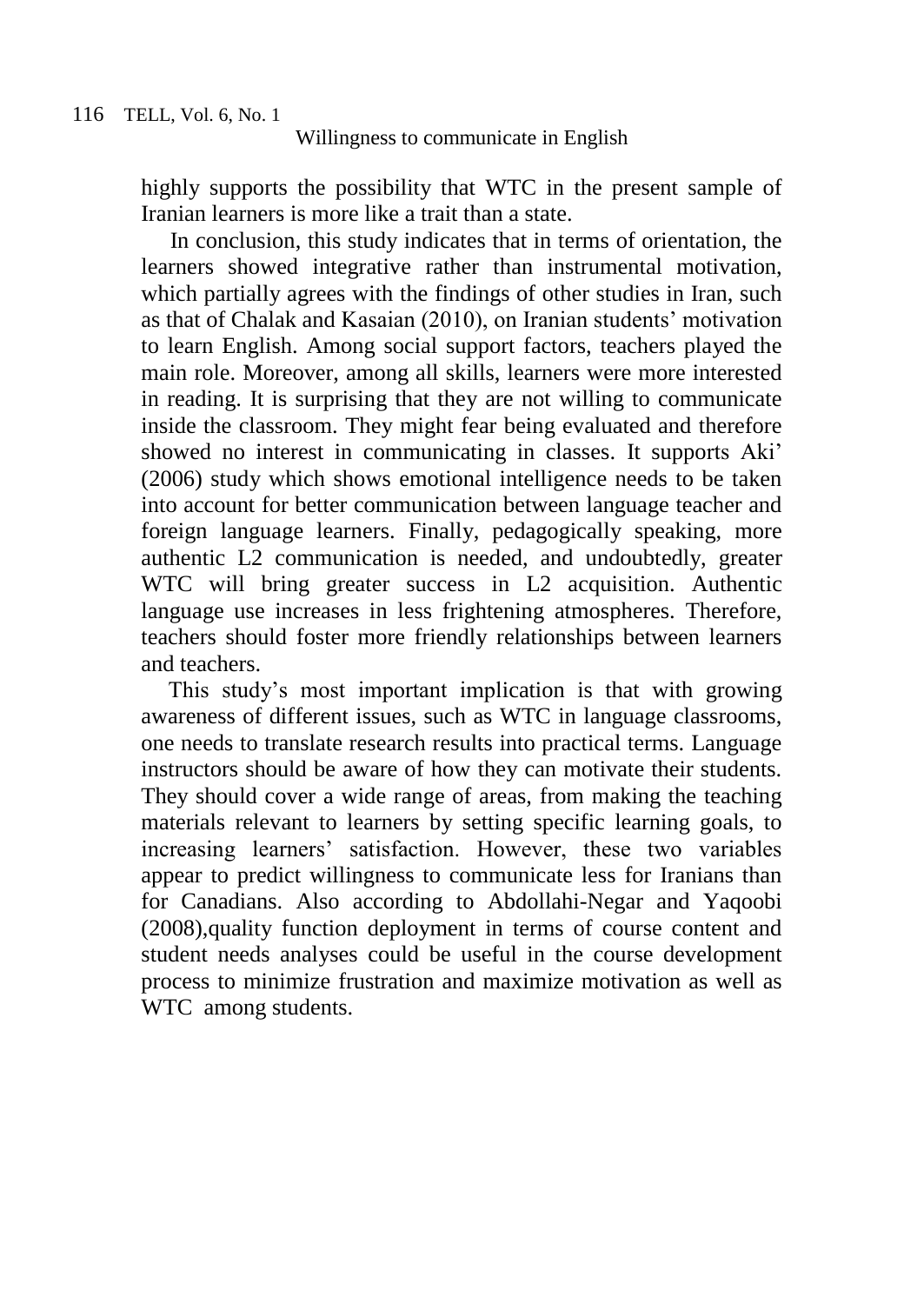## **References**

- Abdollahi-Negar, S. & Yaqoobi, B. (2008). Applying quality function deployment approach to design an English as a foreign language writing course for engineering students. *Journal of Applied Science, 8*(19), 3513-3517.
- Ajzen, I. (1988). *Attitudes, personality and behaviour*. Buckingham: Open University Press.
- Aki, Ö. (2006). Is emotional intelligence or mental intelligence more important in language learning? *Journal of Applied Sciences, 6*(1), 66-70.
- Baker, S.C., & MacIntyre, P.D. (2000). The role of gender and immersion in communication and second language orientations. *Language Learning, 50*(2)*,* 311-341.
- Çetinkaya B, Y. (2007). Turkish students' willingness to communicate in English. Dokuz Eylül Üniversiy, *Buca Education Faculty Journal, 21*, 115-123.
- Chalak, A., Kassaian, Z. 2010*.* Motivation and attitudes of Iranian undergraduate EFL studentstowards learning English. *GEMA Online™ Journal of Language Studies 10*(2)*,* 37-56
- Clément, R., Baker, S. C., & MacIntyre, P. D. (2003). Willingness to communicate in a second language: The effects of context, norms, and vitality. *Journal of Language and Social Psychology, 22*(2), 190-209.
- Clément. R. & Kruidenier, B. G. (1983). Orientations in second language acquisition: I. The effects of ethnicity, milieu, and target language on their emergence. *Language Learning, 33*(3), 273-291.
- Gardner, R.C. (2007). Motivation and second language acquisition. *Porta Linguarum, 8*(2), 9-20.
- [Hashimoto, T.](http://www.isrl.uiuc.edu/~amag/langev/author/thashimoto.html) (2002). *The constructive approach to the dynamical view of language*. In Angelo Cangelosi and Domenico Parisi, editors, Simulating the [Evolution of Language](http://www.isrl.uiuc.edu/~amag/langev/pubtype/inbook_SimulatingtheEvolutionofLanguage.html) 307-324. London: Springer Verlag.
- Huang, K.M. (2011). Motivating lessons: A classroom-oriented investigation of the effects of content-based instruction on EFL young learners' motivated behaviours and classroom verbal interaction. *System, 39*(2), 186-201.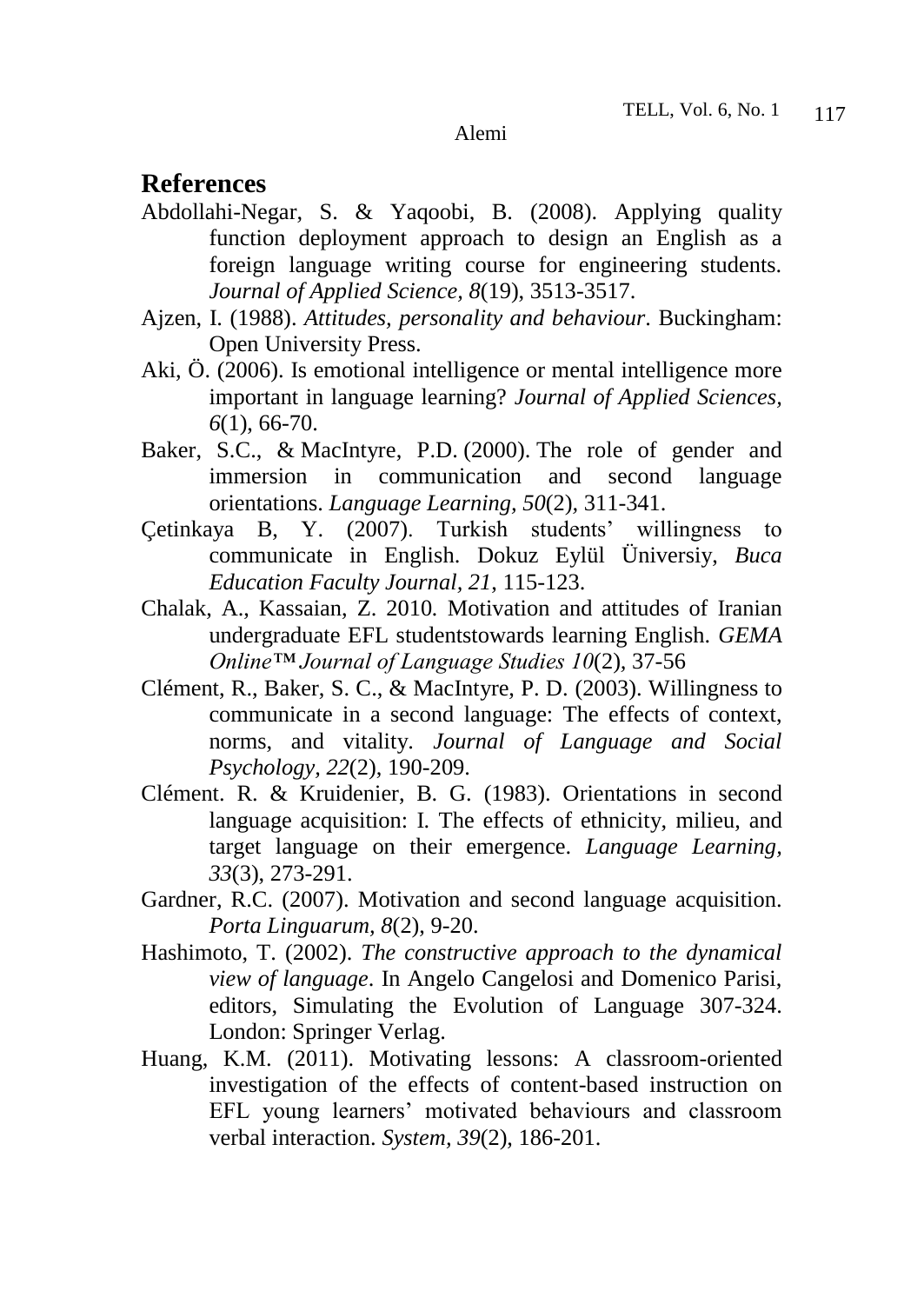- Kaivanpanah, S., & Zandi, H. (2009). The role of depth of vocabulary knowledge in reading comprehension in EFL contexts. *Journal of Applied Sciences, 9*(4), 698-706.
- Kim, S. (2005). Exploring willingness to communicate (WTC) in English among Korean EFL (English as a foreign language) students in Korea: WTC as a predictor of success in second language acquisition. Accessed on December 3, 2010, from [http://proquest.umi.com/pqdlink?Ver=1&Exp=01-17-](http://proquest.umi.com/pqdlink?Ver=1&Exp=01-17-2017&FMT=7&DID=862893471&RQT=309&attempt=1&cfc=1) [2017&FMT=7&DID=862893471&RQT=309&attempt=1&cf](http://proquest.umi.com/pqdlink?Ver=1&Exp=01-17-2017&FMT=7&DID=862893471&RQT=309&attempt=1&cfc=1)  $c=1$ .
- MacIntyre, P.D. (1994). Variables underlying willingness to communicate: a causal analysis. *Communication Research Reports 11*(2), 135-142.
- MacIntyre, P.D. & Charos, C. (1996). Personality, attitudes, and affect as predictors of second language communication. *Journal of Language and Social Psychology, 15*(1)*,* 3-26.
- MacIntyre, P.D., Clément, R., Dörnyei, Z., & Noels, K.A. (1998). Conceptualizing willingness to communicate in a L2: a situational model of L2 confidence and affiliation. *Modern Language Journal, 82*(4), 545-562.
- MacIntyre, P.D., Babin, P.A., & Clément, R. (1999). Willingness to communicate: Antecedents and consequences. *Communication Quarterly, 47*(2)*,* 215-229.
- MacIntyre, P.D., Baker, S., Clément, R., & Conrod, S. (2001). Willingness to Communicate, Social Support and Language Learning Orientations of Immersion Students. *Studies in Second Language Acquisition, 23*(3)*,* 369-388.
- MacIntyre, P.D., Baker, S., Clément, R., & Donovan, L.A. (2002). Sex and age effects on willingness to communicate, anxiety, perceived competence, and L2 motivation among junior high school French immersion students. *Language Learning, 52*(3), 537-564.
- MacIntyre, P.D., Baker, S., Clément, R., & Donovan, L.A. (2003). Talking in order to learn: willingness to communicate and intensive language programs. *Canadian Modern Language Review, 59*(4), 589-607.